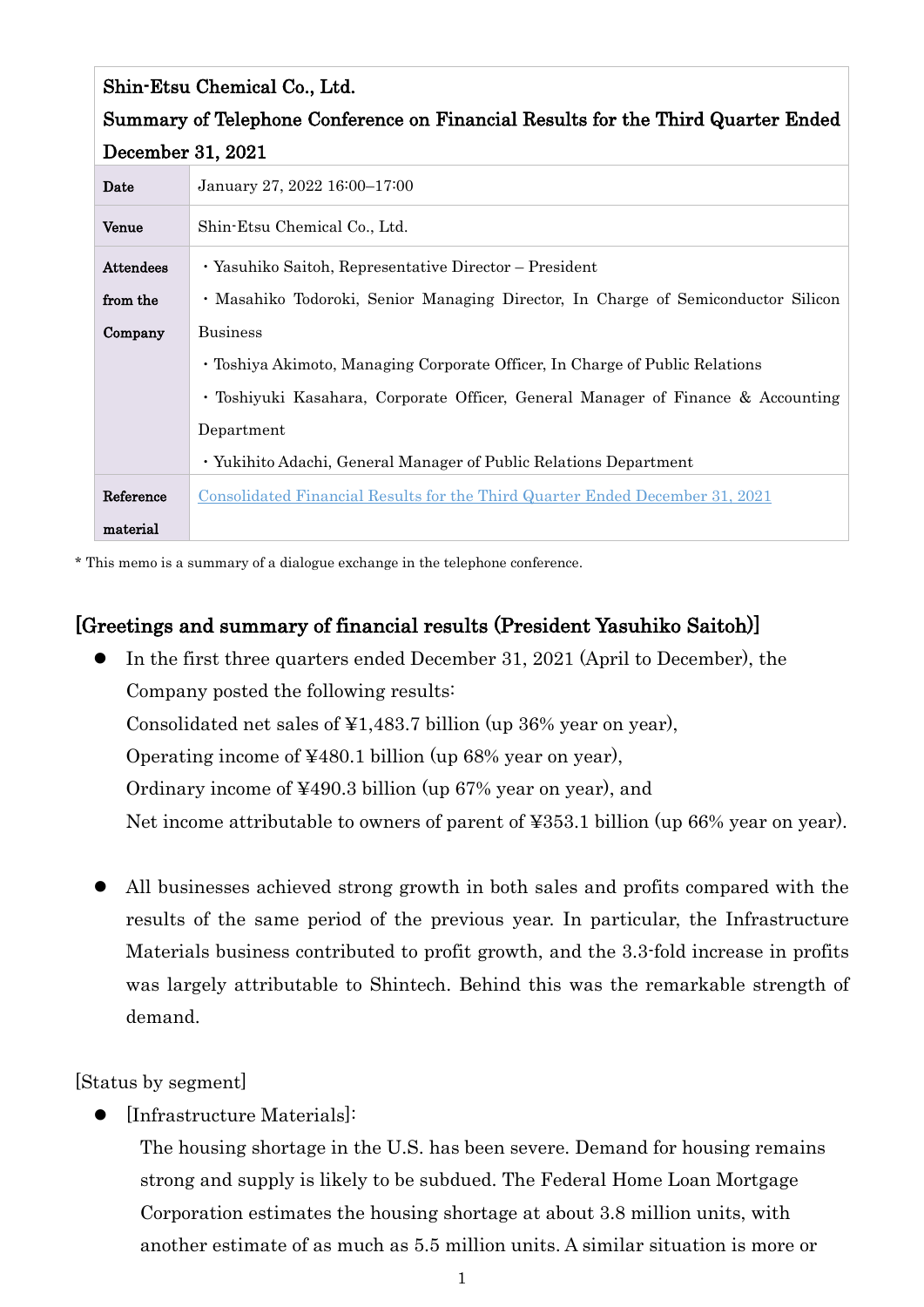less evident in other major countries.

Meanwhile, looking at the situation in China which impacts the Asian market's conditions, the recent policy of the Chinese government seems to have a restraining influence in terms of both supply and demand. As a result, there is no imbalance between supply and demand. Crude oil prices continue to be high, and coal prices are rising again. PVC prices hit the bottom after the recent fall. Caustic soda has reversed.

[Electronics Materials]:

The device shortage has not been resolved. An underlying factor is the full-scale development of the IoT, IoH, AR, VR, Metaverse and such like, i.e., the process of "making the world ubiquitous." These are followed by demand for semiconductors as essential products for realizing carbon neutrality and double-tracking the semiconductor supply chain for economic security. A similar vector applies to rare earth magnets. The plan for promoting EVs has been moved up, and electrification will be accelerated not only for cars but also for other applications. From the viewpoint of economic security, studies on local production for local consumption are underway in the EU and the U.S.

[Functional Materials]:

We have been able to raise prices for silicone products in stages and are continuing to pursue raises. At the same time, we will increase the number of new products and further tilt the product mix toward specialties. The Company is also working hard to raise prices of cellulose products.

 Given the above circumstances, we will steadily implement investments in all areas.

[Full-year operating performance]

 The Company made upward revisions to its full-year operating performance forecast, taking into account the results for the first nine months and the January-March outlook. By posting higher profits for eight consecutive quarters from the January-March quarter of 2020 to the January-March quarter of 2022, we will strive to achieve the highest annual profit projected. The annual dividend forecast was also revised upward to be ¥400 per share, an increase of ¥100. Efforts are also underway for the next fiscal year.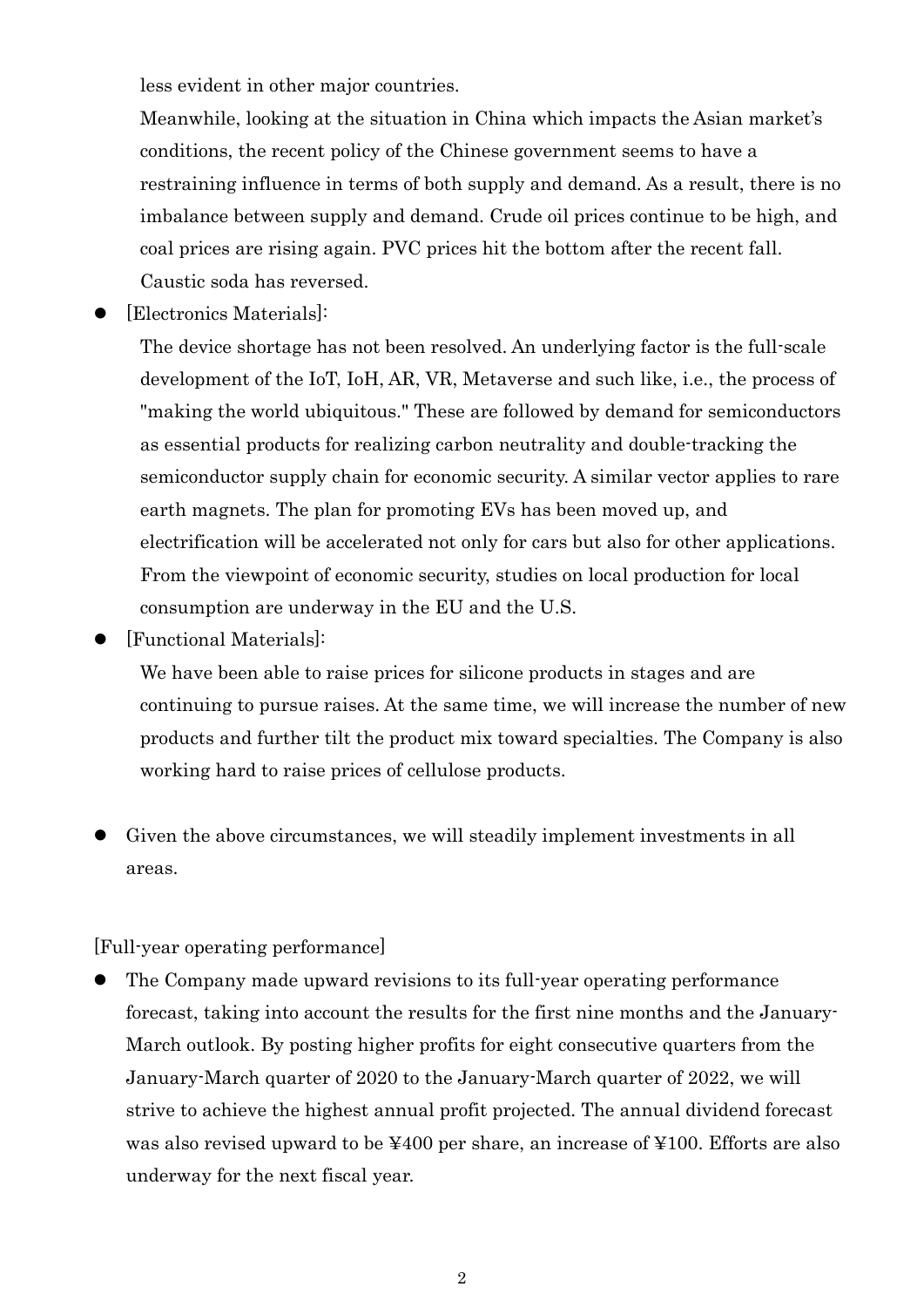# [Supplementary explanation (Yukihito Adachi, General Manager of Public Relations Department)]

- Capital investment in the fiscal year ending March 31, 2022 is estimated to be ¥220 billion, and the level of depreciation and amortization is expected to be ¥160 billion (no change).
- Assumed foreign exchange rates for operating forecasts: US\$1 =  $\text{\textsterling}114$  and  $\text{\textsterling}1 = \text{\textsterling}130$ for the January-March quarter.
- Foreign exchange sensitivity of ordinary income: ¥4.9 billion per year for the U.S. dollar and ¥0.3 billion yen per year for the euro, at a fluctuation of ¥1.

# [Q&A Session]

## <Infrastructure Materials>

| Q | What is your outlook for PVC in 2022?                                           |
|---|---------------------------------------------------------------------------------|
|   | • We are of the view that the market price decline seen in Asia has bottomed    |
|   | out.                                                                            |
|   | $\cdot$ (North America) A company proposed its PVC price increase by 3 cents in |
|   | February, but so far no other company has followed that approach. However,      |
|   | it was reported this morning that there was a tank explosion at a competitor.   |
|   | Although we have not been able to obtain details of the level of the accident,  |
|   | if the start-up of the operation at the factory where the accident occurred is  |
|   | delayed, there might be a supply constraint like that of last year. We are      |
|   | paying close attention to the status.                                           |
|   | • Demand continues to be strong. There was a situation in December and          |
| A | January where customers had no choice but to adjust production due to the       |
|   | temporary spread of infection that caused difficulty in human resource          |
|   | management. However, this situation will gradually be resolved and              |
|   | normalized, and there will be moves to stock up toward the beginning of         |
|   | spring. Hence, we are not worried about demand. Comparing prices in Asia        |
|   | with prices in North America, there are notable differences. But looking at     |
|   | the supply-demand relationship in North America, we are of the view that        |
|   | prices will not enter a correction phase for some time.                         |
|   | • Demand is strong, but supply conditions have eased from last year. There      |
|   | are factors, such as the extent to which the strength of demand will            |
|   | continue, the tightening of monetary policy, and the progress of inflation,     |
|   |                                                                                 |
|   | $\boldsymbol{3}$                                                                |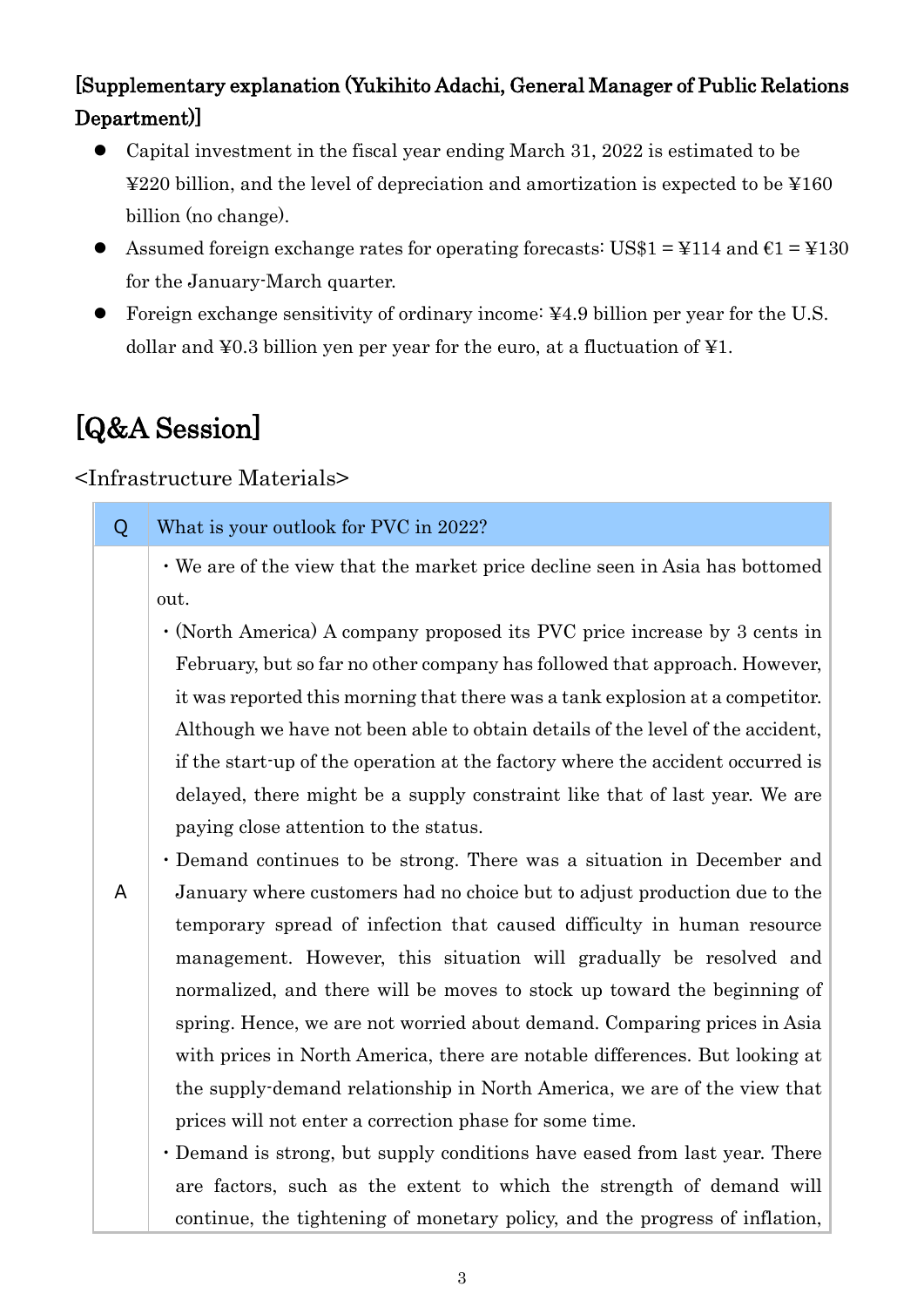|   | but it is unlikely that price adjustments will occur suddenly.                    |
|---|-----------------------------------------------------------------------------------|
|   | In North America, we are starting the year with a significantly higher price      |
|   | than the level of last year, and the new plant that began operation in            |
|   | December last year will contribute fully (approximately 400,000 tons) this        |
|   | year. We are confident we can sell everything.                                    |
| Q | What is the status of Shintech's new plant?                                       |
|   | • The capacity of PVC production at the new plant is 290,000 tons/year, but       |
| A | the capacity of VCM is larger. There has been a shortage of monomers so           |
|   | far, but since we will be able to apply the new VCM capacity fully to PVC,        |
|   | the volume will increase by approximately 400,000 tons.                           |
| Q | Please describe the conditions for caustic soda.                                  |
|   | [Market prices]                                                                   |
|   | • The North American market is on an upward trend. There is strong demand,        |
|   | and there was an increase in Shintech's capacity. But there was also              |
|   | capacity that was closed or will be shut down (in the industry), and              |
|   | deducting this amount shows there is no increase in supply capacity.              |
|   | Therefore, the supply-demand relationship is good.                                |
|   | • As the disruption of marine transportation continues, it is still difficult for |
| A | Asian market conditions to be brought into North America as they were in          |
|   | the past, and we expect this situation to continue going forward.                 |
|   | [Demand]                                                                          |
|   | • With the review of the supply chain, it is quite possible that minor metals     |
|   | (such as lithium) will be produced in large numbers in the U.S., and we are       |
|   | hopeful. Whether or not caustic soda will be in short supply depends on how       |
|   | well the capacity of minor metals will be established in the U.S., so we are      |
|   | closely watching.                                                                 |

# <Electronics Materials>

|   | What is your outlook for wafers in 2022?                                                                                                                                                                                                                                                                                                            |
|---|-----------------------------------------------------------------------------------------------------------------------------------------------------------------------------------------------------------------------------------------------------------------------------------------------------------------------------------------------------|
| A | • There are three points. The first is the macro environment trend, including<br>geopolitical factors. The semiconductor industry is directly linked to the<br>economy, but it is not yet clear whether it will continue to do well or if there<br>will be any problems.<br>• The second point is customers' inventory policy. Amid the shortage of |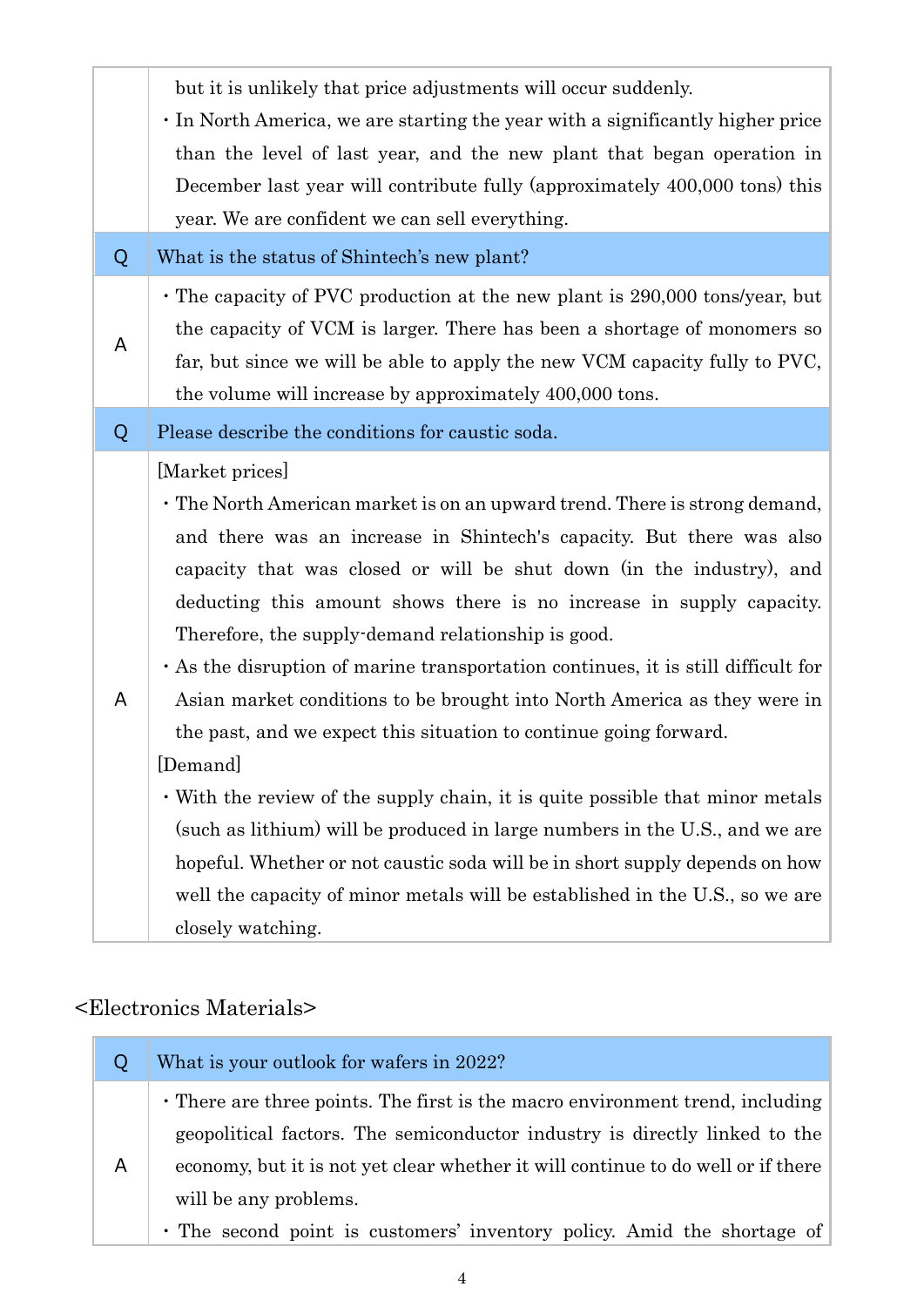| semiconductors, inventory accumulation is pursued in various parts of the     |
|-------------------------------------------------------------------------------|
| supply chain, and the key is when the target inventory level will be reached. |
| The timing of reaching the target will vary depending on the diameter of the  |
| wafer, but we do not expect device manufacturers to draw down the             |
| accumulated inventory due to economic fluctuations. We expect that the        |
| inventory level will be built up to a higher level from the current standard  |
| level, and once a certain number of months in stock is reached, that level    |
| will likely be maintained.                                                    |

・The third point is that there will be a lot of new demand for devices in 2022. In addition to high-speed communications, EVs, and green investment, we expect this year to be one when new investment for the future Metaverse begins.

#### Q What is your view on capital investment in 300 mm wafers?

- ・We have not changed our policy at all to gradually increase capacity based on contracts.
- ・Currently, the Company continues to operate at full capacity, but we are unable to completely meet demand. In 2022 and 2023, brownfield investments will be limited while greenfield investments will contribute only from 2024 or thereafter. Therefore, the shortage of 300 mm wafers is expected to continue for some time.
- A ・The prices of construction materials, manufacturing/inspection equipment and materials, and raw materials are rising, and the amount of investment per unit is considerably higher than when we considered investment a year ago.
	- ・It is difficult to significantly increase production capacity in the short term, because many types of wafer manufacturing equipment are unique to each company and the manufacturing capacity of equipment manufacturers is also limited.

#### Q How about the prices in 2022 and beyond?

- ・In 2022, there are cases where we agreed to a volume increase in conjunction with the price increase in addition to the contracts already concluded.
- A ・In 2023, the ratio of long-term contracts concluded in the past will be lower than the level of 2022, and the price will increase in proportion to the volume increase. From 2024 onwards, we expect price increases to step up further as the capacity is enhanced with the launch of new lines.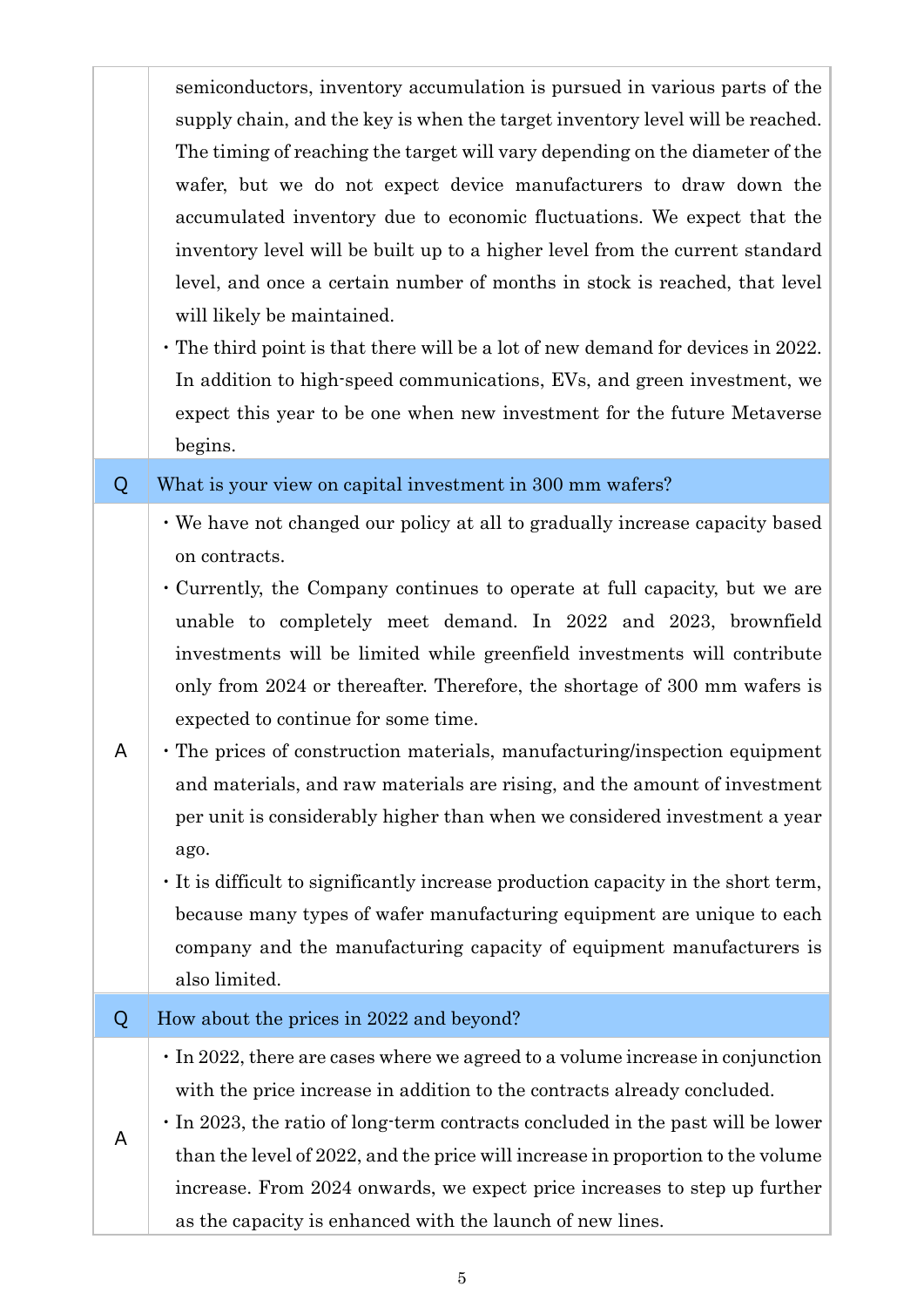| Q | Please describe the status of epitaxial wafers (EPW).                                                                                                                                                                                                                                                                                                                                                                                                                                                                                                                                                                                 |
|---|---------------------------------------------------------------------------------------------------------------------------------------------------------------------------------------------------------------------------------------------------------------------------------------------------------------------------------------------------------------------------------------------------------------------------------------------------------------------------------------------------------------------------------------------------------------------------------------------------------------------------------------|
| A | • At present, while the composition ratio of EPW is gradually increasing, the<br>trend of memory devices will be the focal point in the future. Now that we<br>have received requests from memory manufacturers to increase the volume<br>this year, there is an impression that the business is beginning to pick up<br>speed a little bit. Therefore, although the EPW ratio will likely go up a little,<br>we do not believe that it will go up unilaterally.                                                                                                                                                                      |
| Q | What is the status of SiC wafers?                                                                                                                                                                                                                                                                                                                                                                                                                                                                                                                                                                                                     |
| A | It is not clear to what extent SiC will increase its composition ratio against<br>Si wafers, but demand is expected to gradually increase mainly for high-<br>power applications. On the other hand, there are still issues in terms of<br>supply capacity and quality.<br>• The Company has been conducting research and development on SiC for a<br>long time, and some customers have highly rated our products. We are<br>seriously considering mass production in the future.                                                                                                                                                    |
| Q | How about photoresists and EUV mask blanks?                                                                                                                                                                                                                                                                                                                                                                                                                                                                                                                                                                                           |
| A | • Demand for photoresists is so strong that even if a new plant (Naoetsu,<br>Japan), which will soon be completed, is put into operation, it will not be<br>enough to fully meet the demand. We set up a prototype line as a prelude to<br>this new plant and have been utilizing it also to meet the demand.<br>. We began preparation to build a mass production system for EUV mask<br>blanks. Although not many customers use EUV mask blanks, we have<br>pursued development in response to the strong requests of our customers<br>and have finally reached where we are today. Specific dates will be<br>announced separately. |

# <Functional Materials>

i.

| Ő | Please describe the price increases of silicone, performance in the third         |
|---|-----------------------------------------------------------------------------------|
|   | quarter (October-December quarter), and your outlook for the fourth quarter       |
|   | (January-March quarter).                                                          |
| Α | • The price of metallic silicon, one of the raw materials, soared considerably    |
|   | at one time. Even the current price, which has dropped since then, is             |
|   | historically high. There is a tendency to settle down at this price level, so we  |
|   | will maintain the raised price. Also, since there is a lag in the timing of price |
|   |                                                                                   |